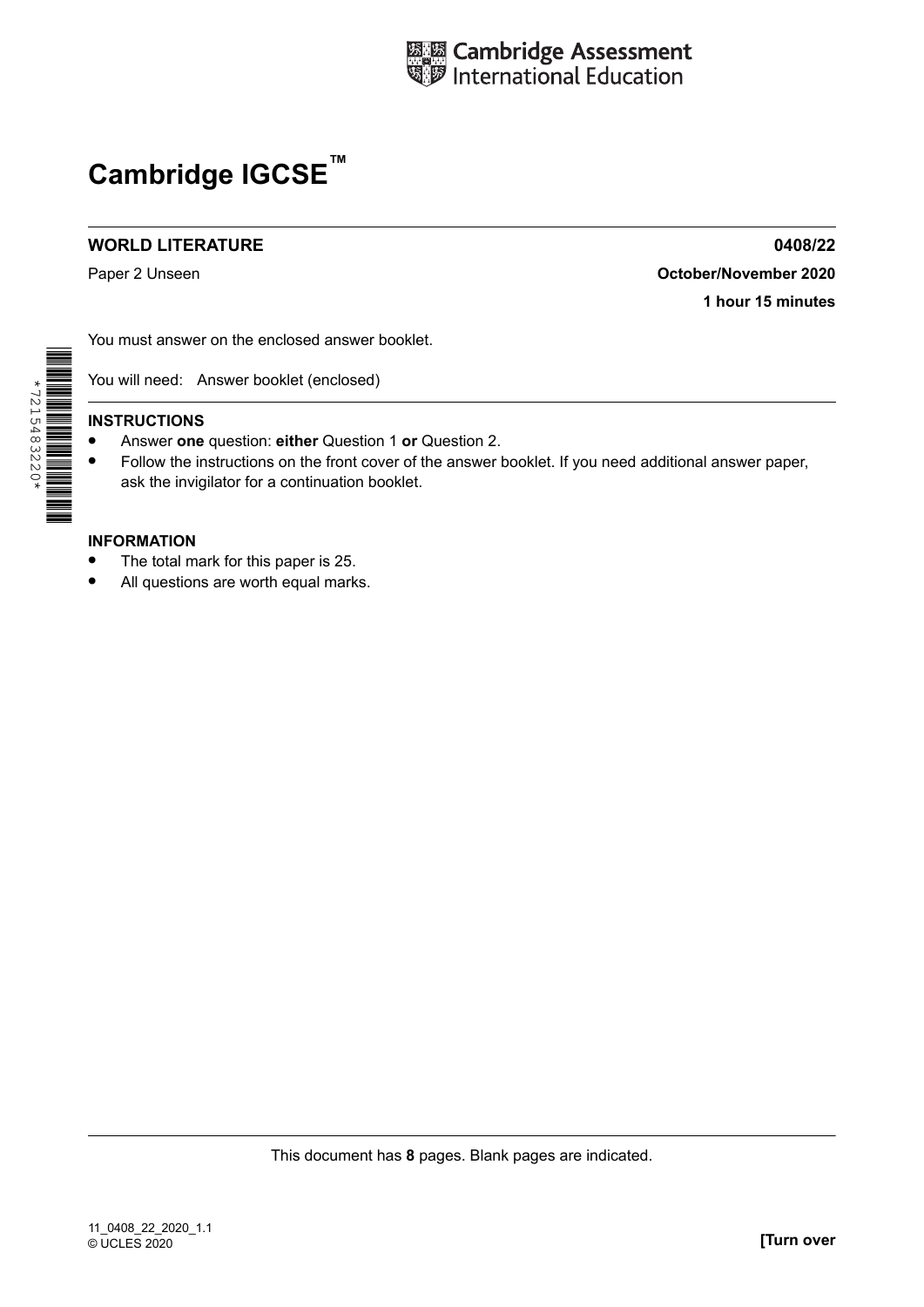## Answer **either** Question 1 **or** Question 2.

### **EITHER**

**1** Read carefully the poem on the opposite page.

#### **Explore how the poet conveys striking impressions of the city.**

To help you answer, you might consider:

- **•** the images the poet uses to describe the city
- **•** the ways in which the poet captures the sounds of the city
- **•** the impact of the final stanza.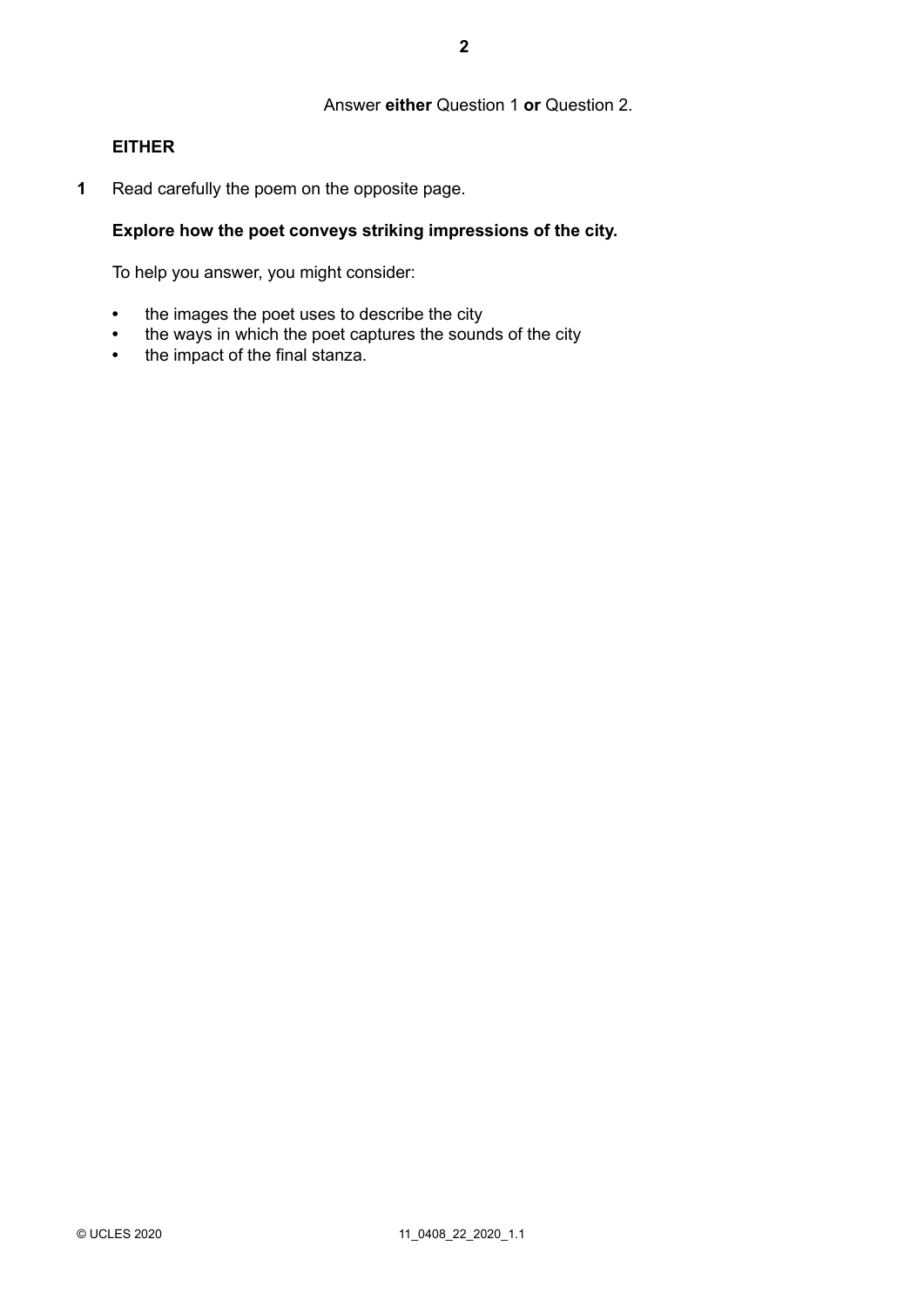*Hotel Room, 12th Floor*

This morning I watched from here a helicopter skirting like a damaged insect the Empire State Building<sup>1</sup>, that jumbo size dentist's drill, and landing on the roof of the PanAm skyscraper. But now midnight has come in from foreign places. Its uncivilised darkness is shot at by a million lit windows, all ups and acrosses

But midnight is not so easily defeated. I lie in bed, between a radio and a television set, and hear the wildest of warwhoops continually ululating<sup>2</sup> through the glittering canyons and gulches $3\overset{3}{-}$ police cars and ambulances racing to the broken bones, the harsh screaming from coldwater flats, the blood glazed on sidewalks.

The frontier is never somewhere else. And no stockades<sup>4</sup> can keep the midnight out.

> *Empire State Building / PanAm skyscraper:* tall buildings in New York <sup>2</sup>ululating: wailing *gulches:* steep ravines *stockades:* defensive barriers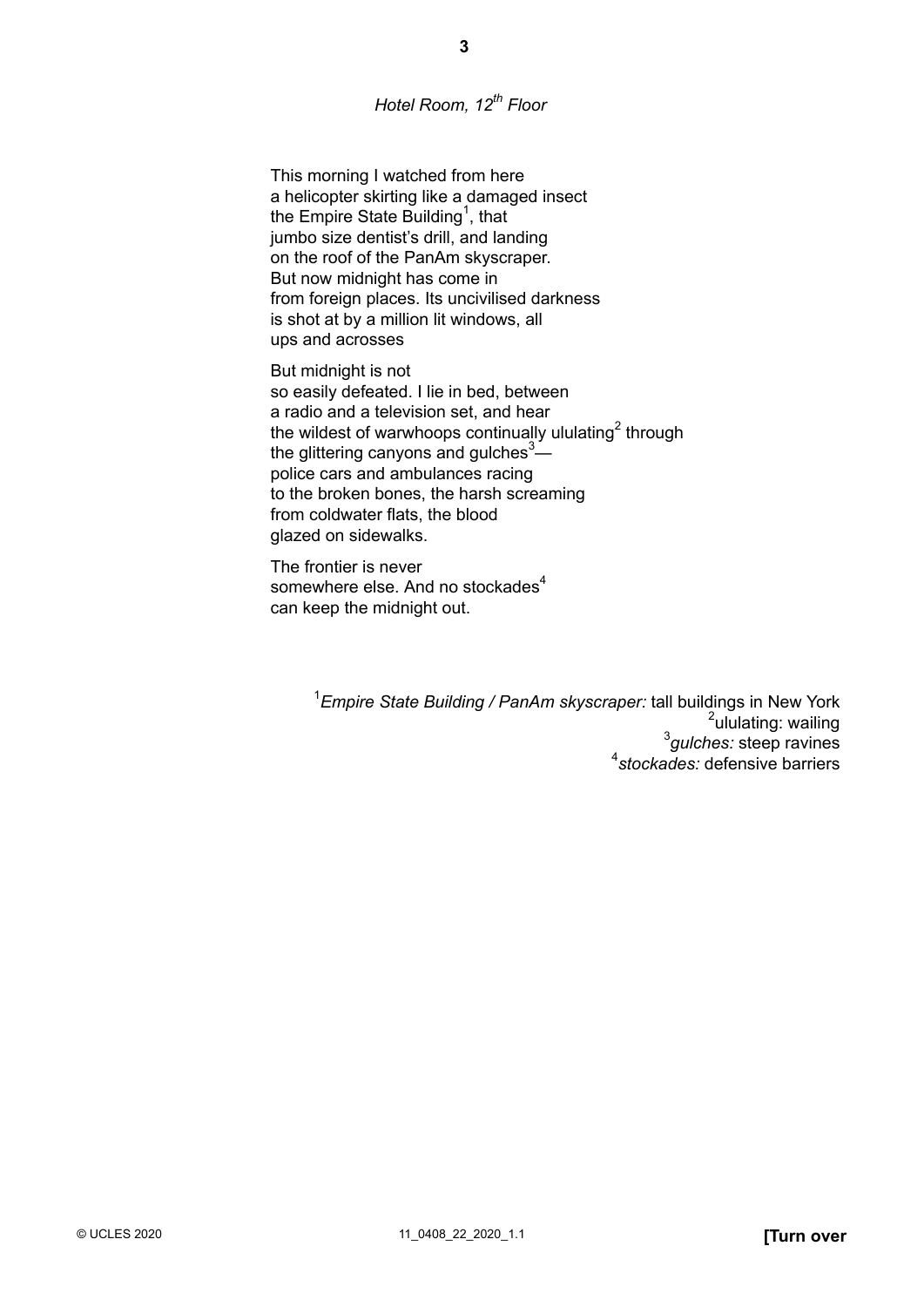#### **OR**

Read carefully the following extract about Jim, a 10-year-old boy, who gets separated from his parents in Shanghai after it is invaded by the Japanese. Jim returns to their home to wait for them. **2**

#### **How does the writer vividly communicate Jim's experience of waiting?**

To help you answer, you might consider:

- **•** the descriptions of Jim's attempts to keep busy
- **•** how the writer describes the empty house as time passes
- **•** the ways in which the writer conveys a sense of loneliness.

Time had stopped in Amherst Avenue, as motionless as the wall of dust that hung across the rooms, briefly folding itself around Jim when he walked through the deserted house. Almost forgotten scents, a faint taste of carpet, reminded him of the period before the war. For three days he waited for his mother and father to return. Every morning he climbed on to the sloping roof above his bedroom window, and gazed over the residential streets in the western suburbs of Shanghai. He watched the columns of Japanese tanks move into the city from the countryside, and tried to repair his blazer, impatient for the first sight of his parents when they returned.

Large numbers of aircraft flew overhead, and Jim passed the hours plane-spotting. Below him was the undisturbed lawn, a little darker each day now that the gardener no longer trimmed the hedges and cut the grass. Jim played there in the afternoons, crawling through the rockery and pretending to be one of the Japanese marines who had attacked the Wake<sup>1</sup>. But the games in the garden had lost their magic, and he spent most of his time on the sofa in his mother's bedroom. Her presence hung on the air like her scent, holding at bay the deformed figure in the fractured mirror. Jim remembered their long hours together doing his Latin homework, and the stories she told him of her childhood in England, a country far stranger than China where he would go to school when the war was over.

In the talcum<sup>2</sup> on the floor around him he could see the imprints of his mother's feet. She had moved from side to side, propelled by an over-eager partner, perhaps one of the Japanese officers to whom she was teaching the tango<sup>3</sup>. Jim tried out the dance steps himself, which seemed far more violent than any tango he had ever seen, and managed to fall and cut his hand on the broken mirror.

As he sucked the wound he remembered his mother teaching him to play mah-jong<sup>4</sup>, and the cryptic coloured tiles that clicked in and out of the mahogany walls. Jim thought of writing a book about mah-jong, but he had forgotten most of the rules. On the drawing room carpet he heaped a pile of bamboo stakes from the green house, and began to build a man-lifting kite according to the scientific principles his father had taught him. But the Japanese patrols in Amherst Avenue would see the kite flying from the garden. Putting it aside, Jim ambled about the empty house, and watched the water level almost imperceptibly falling in the swimming pool.

The food in the refrigerator had begun to give off an ominous smell, but the pantry cupboards were filled with tinned fruit, cocktail biscuits and pressed meats, delicacies that Jim adored. He ate his meals at the dining room table, sitting in his usual place. In the evenings, when it seemed unlikely that his parents would come home that day, he went to sleep in his bedroom on the top floor of the house, one of his model aircraft on the bed beside him, something always forbidden. Then the dreams of war came to him, and all the battleships of the Japanese Navy sailed up the Yangtze<sup>5</sup>, their guns firing as they sank the *Petrel<sup>6</sup>,* and he and his father saved the wounded sailors.

On the fourth morning, when he came down to breakfast, Jim found that he had forgotten to turn off a kitchen tap and all the water had flowed from the storage tank. The pantry was amply stocked with soda water, but by now he had accepted that his mother and father would not be coming home. He stared through the veranda windows at the overgrown garden. It was not that war changed everything – in fact, Jim thrived on change – but that it left things the same in odd and unsettling ways. Even the house seemed sombre, as if it was withdrawing from him in a series of small and unfriendly acts.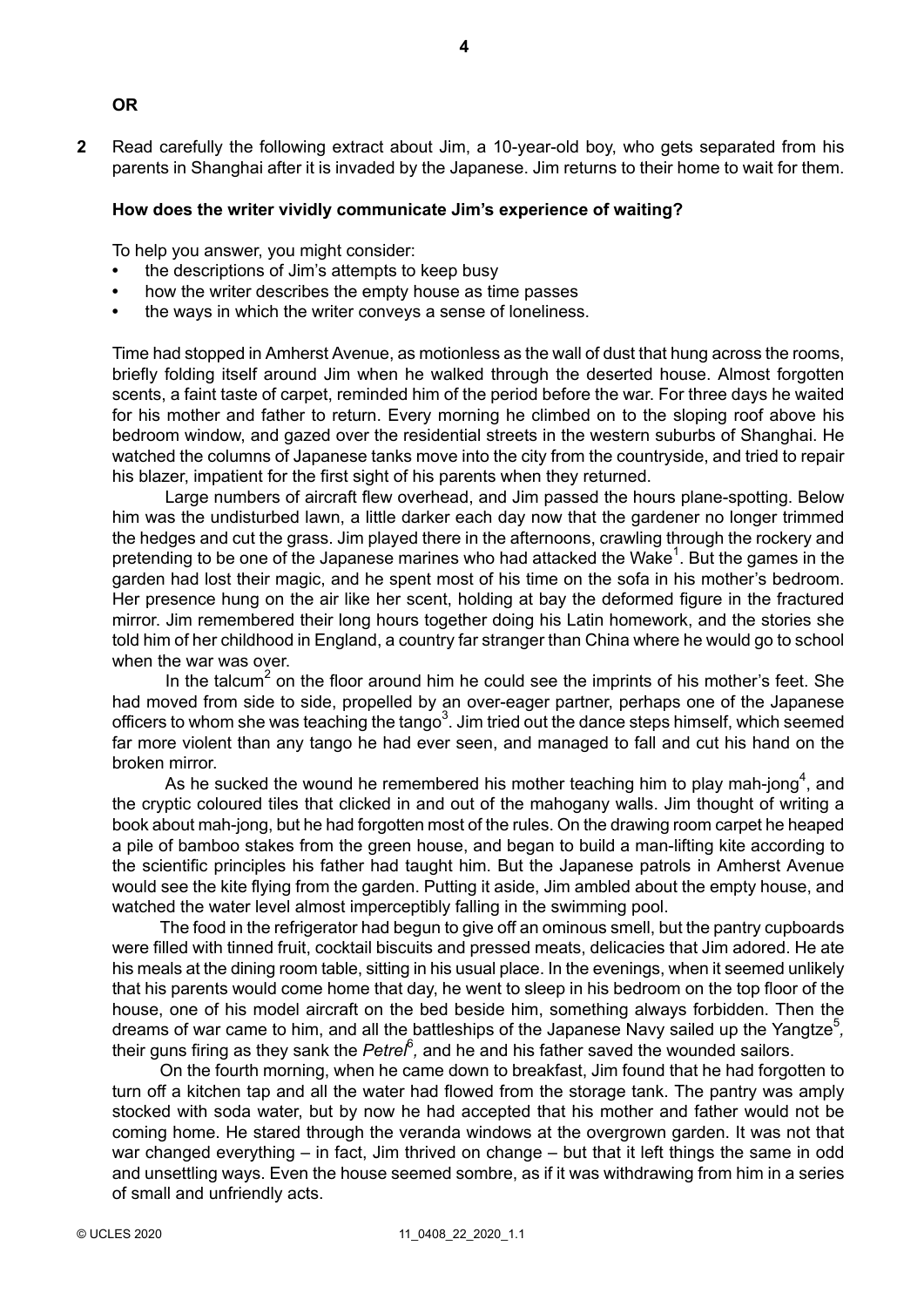<sup>1</sup>*Wake:* an American gunboat seized by the Japanese 2 *talcum:* scented powder 3 *tango:* a dramatic dance *<sup>4</sup>mah-jong*: a game<sup>5</sup><br>Ya*ngtze:* the river in Shanghai<sup>6</sup><br>Petrel: a British warship attacked by the Japanese<sup>6</sup>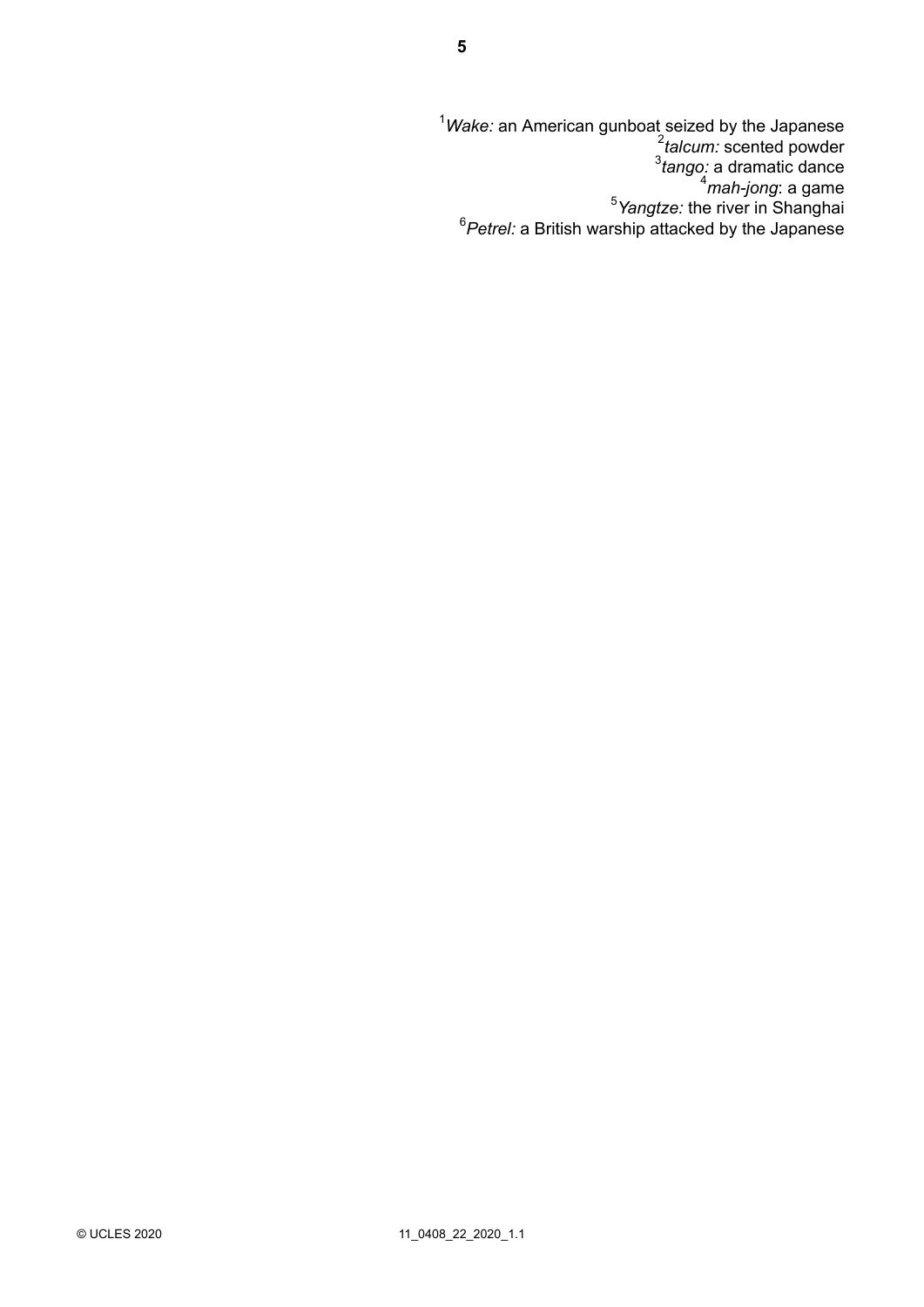## **BLANK PAGE**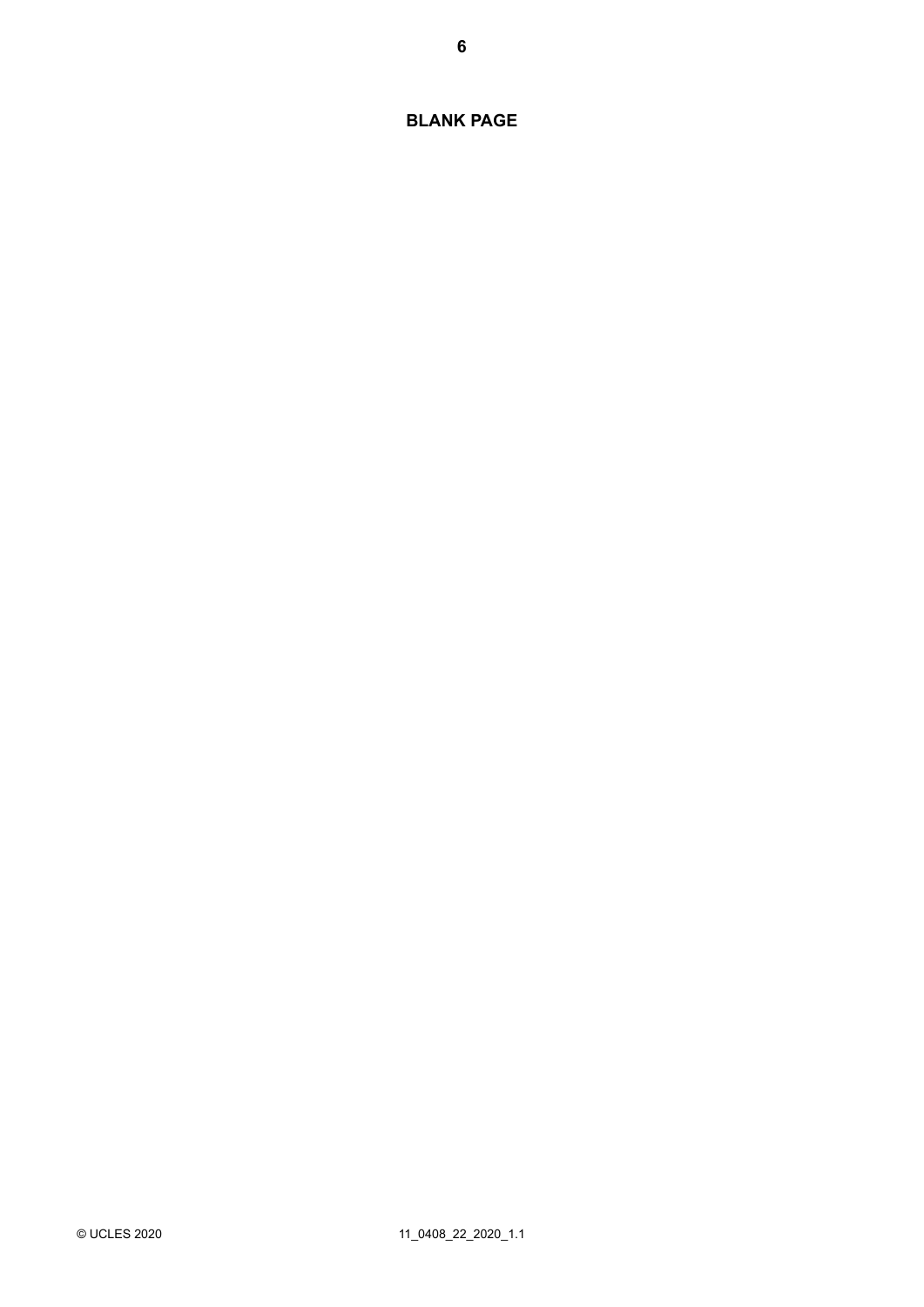## **BLANK PAGE**